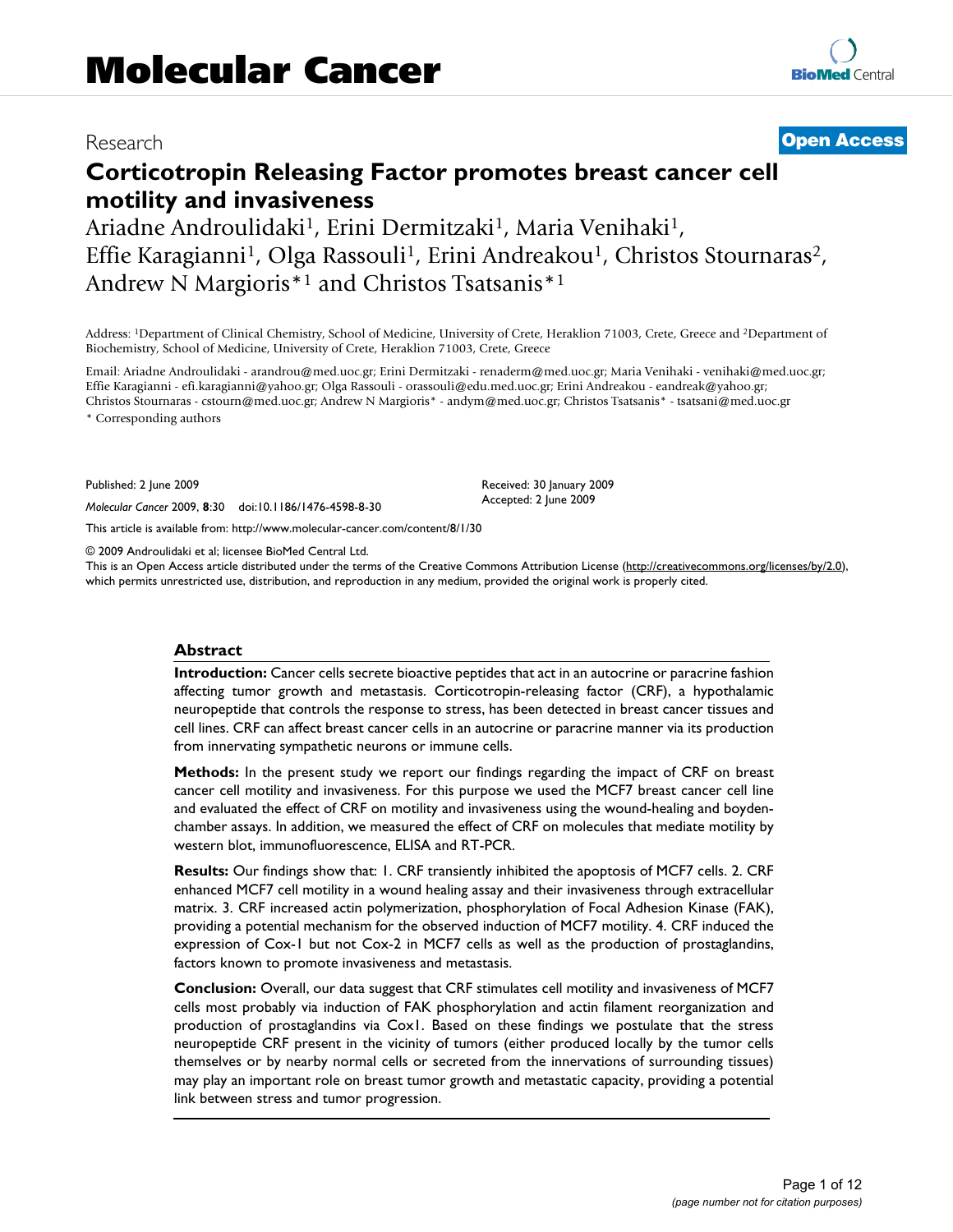# **Introduction**

Neuropeptides and their receptors are present in the tumor microenvironment affecting cancer progression [1- 4]. Neuropeptides are known to be produced either from the tumor cells themselves or by nearby located nontumor cells, such as stroma, immune cells or by innervating autonomic neurons. Corticotropin-releasing factor (CRF) is the major hypothalamic mediator of the response to stress. CRF is also a well-known homeostatic paracrine modulator in the periphery. CRF peptides and their receptors are also expressed in several types of tumors [5-8].

The neuropeptide CRF and its family members Urocortin (UCN)1, UCN2 and UCN3 act via two receptors, CRF1 and CRF2, subtypes of which are differentially expressed in the central nervous system (CNS) and a multitude of peripheral tissues [9,10]. Apart of the well-characterized role of CRF in the homeostatic response to stress, several actions in peripheral tissues have also been described. The CRF system has been implicated in the physiology of the cardiovascular, reproductive and gastrointestinal systems [11-13]. Moreover, CRF peptides and their receptors are also present in the immune system and possess immunomodulatory properties [14-18].

Peptides of the CRF family and their receptors have been detected in various tumors. Several neuroendocrine tumor cell lines such as the PC12 pheochromocytoma, Y79 retinoblastoma, IMR-32 and SH-SY5Y neuroblastoma, AtT-20 pituitary carcinoma and NCI-H82 small cell lung cancer cell lines express CRF and the CRF1 receptor [19-22]. In addition, epithelial tumors and epithelial tumor cell lines express CRF receptors. CRF1 receptors have been detected in the MCF7 breast cancer cell line, while CRF immunoreactivity has been reported in surgical breast cancer specimen, suggesting a role for the CRF/CRFreceptor system in breast cancer [23]. CRF and its receptors are also expressed in human melanomas and in melanoma cell lines [6,7]. It should be noted here that CRF is constantly present in the microenvironment of tumors produced by nearby cells including endothelial cells [24] and immune cells [14] and by the local neuronal innervations [25].

A number of reports support both a tumor-promoting and a tumor-inhibitory effect of CRF peptides. Thus, in the endometrial adenocarcinoma cell line Ishikawa UCN and CRF inhibit cell proliferation via CRF1 [5]. UCN was also shown to inhibit the proliferation of melanoma cells both in vitro and in vivo, through CRF1 [26]. In the human breast cancer cell line MCF7, CRF inhibits estrogeninduced proliferation via CRF1 [23]. Moreover, CRF and CRF related peptides, sauvagine and UCN, inhibit the proliferation of human HaCaT keratinocytes via CRF1 [27].

In addition, CRF has been found to induce the expression of Fas ligand and apoptosis in the rat PC12 pheochromocytoma cell line also via CRF1 [28]. In contrast, in the Y79 retinoblastoma cell line CRF suppresses apoptosis via downregulation of pro-caspase 3 cleavage and activation [29]. It should be mentioned here that the tumor-promoting properties for CRF can be supported by the fact that CRF induces Fas ligand production in ovarian cancers, an effect resulting in cytotoxic T-cell apoptosis and local immunosuppression [8]. Interestingly, ligands of the other CRF receptor, the CRF2, have been found to suppress tumor growth while the expression of the CRF2-specific endogenous ligand UCN2 in tumors results in reduced angiogenesis and suppression of tumor growth [30].

Even though expression of CRF and its receptors has been described in different types of cancer cells, the role of these peptides in tumor growth and metastasis has not been elucidated. The aim of this work was to study the role of CRF in breast cancer cell homeostasis, motility and invasiveness. For this purpose we utilized the MCF7 breast cancer cell line and found that while CRF affected apoptosis it also promoted cell motility and invasiveness, supporting a tumor-promoting role for CRF and CRF1 signals.

# **Methods**

#### *Cell culture*

The human breast cancer cell line MCF7 was cultured in Dulbecco's Modified Eagle Medium (DMEM) supplemented with 10% fetal calf serum (FCS) and 1% penicillin/streptomycin (all purchased from Invitrogen, UK), at 37°C in a 5% CO2 humidified atmosphere. Cells were plated at a concentration of  $2 \times 10^5$  cells/ml until next day when they had reached at approximately 80% confluence. The medium was replaced with serum-free one and cells where stimulated with CRF (Tocris, UK) at a concentration of 10-8 M for different time points. Control cells were treated with the CRF diluent, being 0.1% acetic acid. When antagonists or inhibitors were used, antagonists were administered one hour prior to stimulation with the peptide; a-helical CRF (Sigma, USA) and astressin-2B (kindly provided by Dr. J. Spiess), antagonists of CRF1 and CRF2 respectively, were used at a concentration of 10- 6 M.

# *RNA isolation and Reverse Transcription-PCR*

Total cellular RNA was isolated using Trizol reagent (Invitrogen, UK). Following reverse transcription (Thermoscript RT, Invitrogen, UK), 1 μl of the cDNA product was amplified by PCR (Platinum Taq polymerase, Invitrogen, UK). The primer sets, previously reported to detect the respective CRF receptors in human brain specimen [31], were: CRF1a (272 bp): sense 5'-GGCAGCTAGTGGTTCG-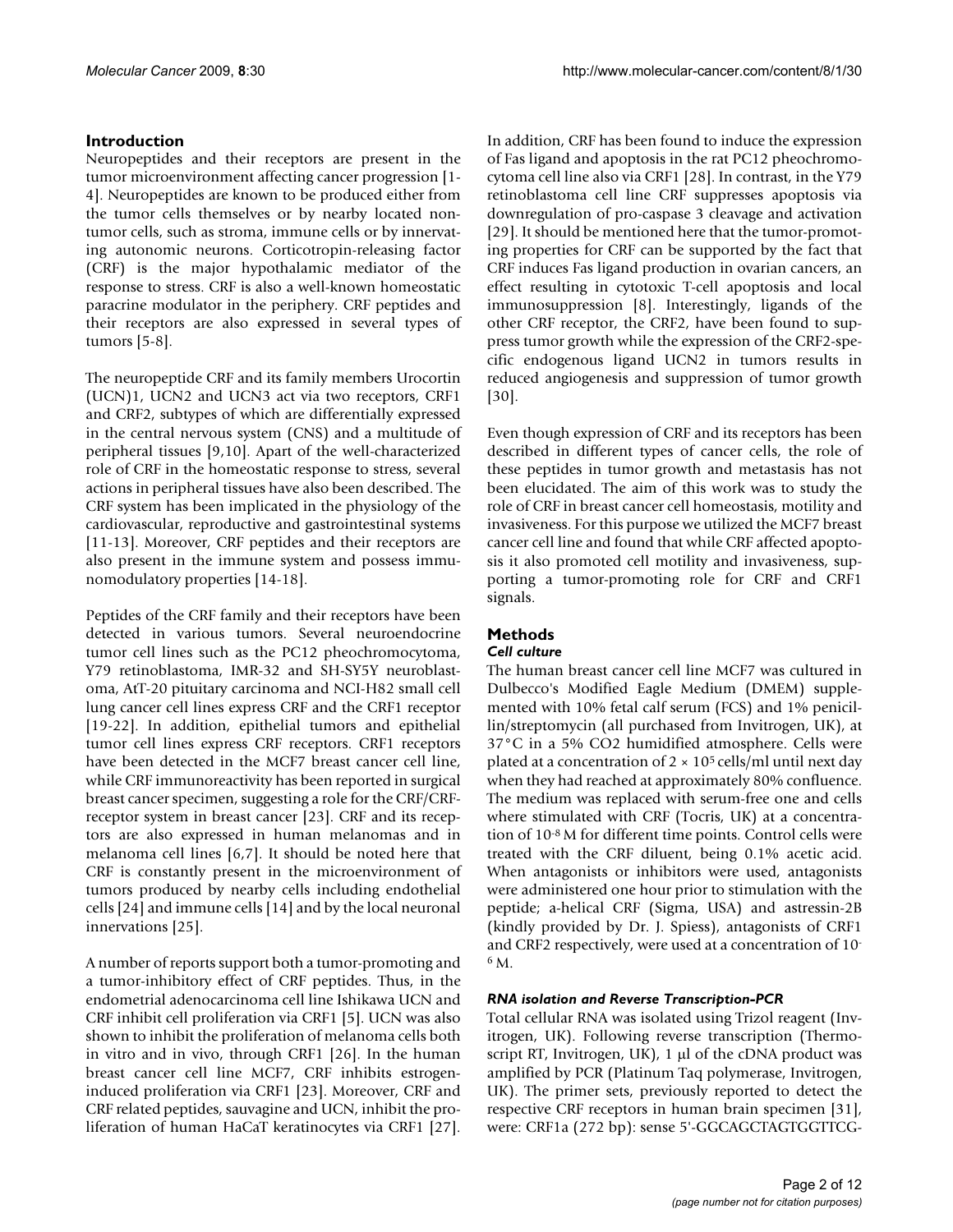GCC-3' and antisense 5'-TCGCAGGCACCGGATGCTC-3'; CRF1b: sense 5'-GGCCAGGCTGCACCCATTG-3'; antisense 5'-TCGCAGGCACCGGATGCTC-3'; CRF2a: sense 5'- ATGGACGCGGCACTGCTCCA-3'; antisense 5'-CACG-GCCTCTCCACGAGGG-3'. For CRF2b (342 bp) sense 5'- GGGGCTGGCCAGGGTGTGA-3' and antisense 5'-CACG-GCCTCTCCACGAGGG-3'. CRF2c (300 bp): sense 5'- CTGTGCTCAAGCAATCTGCC-3' and antisense 5'-CACG-GCCTCTCCACGAGGG-3'. Beta-Actin (214 bp): sense 5'- CCGGCCAGCCAGGTCCAGA-3' and antisense 5'-CAAG-GCCAACCGCGAGAAGATG-3'. Products were amplified using the following PCR conditions: denaturation at 95°C for 45 seconds, annealing at 60°C for 45 seconds, extension at 72°C for 45 seconds, for a total of 40 cycles. A sample where no-reverse transcriptase was added during reverse transcription of the RNA (no RT) and another where water was added instead of cDNA, were used as controls. 12 μl of the amplified products were separated on a 2.5% agarose gel and visualized by ethidium bromide staining using the BioRad Molecular Analyst System [32].

#### *Quantitative measurement of apoptosis*

The APOPercentage apoptosis assay (Biocolor Ltd., Belfast, UK) was used to quantify apoptosis, according to manufacturer's instructions. Briefly, cells were plated in flat bottom 96-well plates at a concentration of 15,000 cells/well and the next day medium was replaced by medium free of serum containing CRF at a concentration of 10-8 M, for different time points. One hour before the end of the experiment, 5 μl of the APOPercentage dye was added to each well for one hour. Cells were then washed with PBS and lysed in the Dye Release Reagent. The APO-Percentage Apoptosis Assay's dye stained red the apoptotic cells undergoing the membrane flip-flop event, when phosphatidylserine is translocated to the outer leaflet. Apoptosis was quantified after cell lysis by measuring the dye incorporated in apoptotic cells at 550 nm (reference filter 620 m) using an Elisa reader (Biorad, UK).

#### *Quantitative measurement of cell growth*

Cell growth was measured using the yellow tetrazolium MTT assay (Sigma, USA). The yellow tetrazolium MTT is reduced by metabolically active cells, in part by the action of dehydrogenases. Briefly, 15,000 cells were plated in 96 well plates and treated with CRF At the end of the incubation period MTT was added at a concentration of 0.5 mg/ ml and incubated for 3 hours. Cells were then lysed by adding 0.04 N HCl in isopropanol and absorbance was measured at 620 nm in an ELISA plate reader (Biorad, UK).

#### *Wound healing assay*

Cells were cultured in 60 mm plates until the surface was completely covered. A small area was then disrupted and

a group of cells was destroyed or displaced by scratching a line through the layer with a tip [33]. The culture medium was replaced with serum free medium and cells were stimulated with 10-8 M CRF. The open gap was then inspected microscopically (Leica, Germany) over time as the cells moved in and filled the damaged area. Images were captured at the beginning and at regular time points during cell migration and the cell migration was quantified by measuring the distance with the program Image J [http://](http://rsbweb.nih.gov/ij/) [rsbweb.nih.gov/ij/](http://rsbweb.nih.gov/ij/) between two certain points on either side of the gap. For proper statistical evaluation, at least three measurements at different points were performed at each image.

#### *Cell Invasion Assay*

The assay was performed in a 96 well invasion plate based on the Boyden chamber principle. The bottom of each well contained an 8 μm pore size polycarbonate membrane coated with a thin layer of Extracellular Matrix (ECM) through which invasive cells migrate to the bottom of the membrane. Invaded cells were dissociated, lysed and quantified by fluorometric analysis using SYBR green, according to the manufacturer's instructions (Chemicon, USA).

#### *Evaluation of actin reorganization by Confocal Laser Scanning Microscopy*

Cells were cultured in 8-well chambers slides (50,000 cells per well). The next day the culture medium was replaced with serum free medium and cells were stimulated with 10-8 M CRF for 1, 3 and 6 hours. At the end of each experiment, cells were harvested, transferred to tubes, washed with PBS and permeabilized by exposure to 3.7% formaldehyde for 10 minutes. Cells were then incubated with acetone for 4 minutes at room temperature, washed with PBS and incubated with 1.5% FCS. Finally, rhodaminephalloidin was added to the cells at 1:100 dilution in PBS/ FCS 1.5% for 30 min in the dark. Subsequently, cells were washed with PBS, analyzed with a confocal laser-scanning module (Leica Lasertechnik, Heidelberg Germany) and images were assessed with the respective software.

#### *Measurement of monomeric (G) and polymeric (F) actin by Triton X-100 fractionation*

The Triton X-100 soluble G-actin and insoluble F-actincontaining fractions of cells exposed to CRF at 10-8 M in serum free medium for 3 and 6 hours were prepared as previously described [34]. The quantification of actin was performed by reference to a standard curve, prepared from muscle actin [34]. The G- and total actin contents were related to the total protein content. Protein concentrations were measured with a commercially available kit (Bio-Rad, UK). A decrease of the triton-soluble (G) to total actin ratio [triton-insoluble (F) + triton-soluble (G)] is indicative of actin polymerization.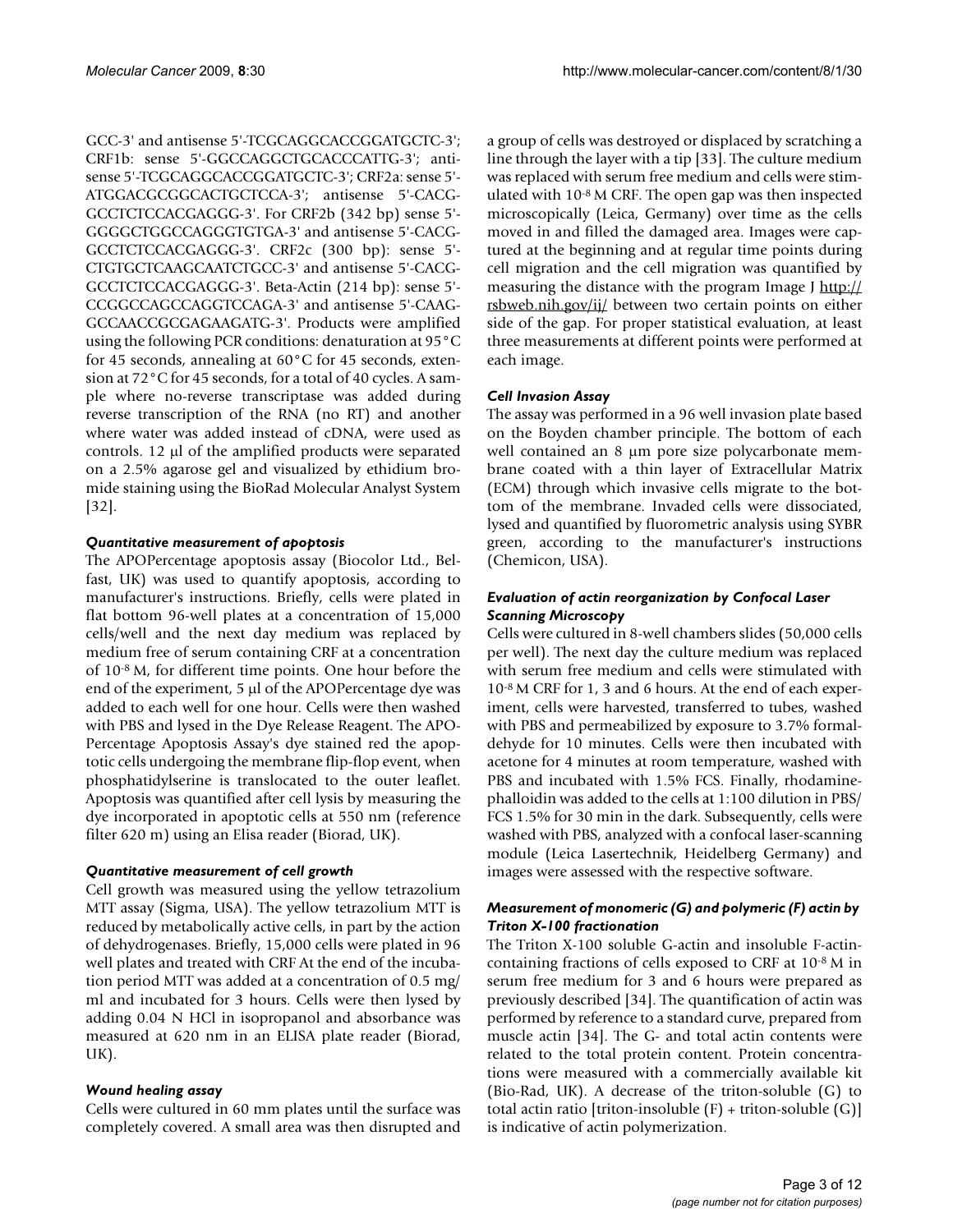#### *Measurment of FAK phosphorylation (Confocal Laser Scanning Microscopy)*

Cells were cultured in 8-well chambers slides (50,000 cells per well). The next day the culture medium was replaced with serum free medium and cells were stimulated with 10-8 M CRF for 3 hours. Cells were harvested, washed with PBS containing NaF and PMSF and incubated with PFA 4% for 10 min. Cells were then washed with PBS and 0.1% Triton X-100 was added for 15 minutes. Then, cells were incubated overnight with a monoclonal antibody against the phosphorylated form of FAK (Cell signaling, USA). Finally, cells were washed with PBS, stained with secondary anti-mouse Ig FITC-conjugated antibody raised in goat, for 1 hour and photographed with a Confocal Laser Scanning Microscope.

#### *Measurement of total prostaglandin production*

 $2 \times 10^5$  cells were plated in 24 well plates and stimulated with CRF 10<sup>-8</sup> for different time points. The supernatants of the cells were collected and stored at -80°C until analyzed. The production of total prostaglandins was measured by the Prostaglandin Screening EIA Kit (Cayman, USA) according to the manufacturer's instructions. The assay is based on the competition between PGs and a PGacetylcholinesterase conjugate for a limited amount of PG antiserum.

#### *Western blotting analysis*

Western blot analysis of proteins for the detection of tubulin (Chemicon, USA), Cox-1 (Chemicon, USA) and Cox-2 (Santa Cruz, California, USA) was performed as previously described [28]. Briefly, protein content in the lysates was measured by Bradford Assay. SDS-PAGE sample loading buffer was added in 10 μg of protein from each lysate and electrophoresed through a 12% SDS polyacrylamide gel. Protein was transferred to nitrocellulose membranes, using an LKB electroblot transfer system (LKB, Bromma, Sweden). To detect protein levels, membranes were incubated with the appropriate antibodies and then exposed to Kodak X-omat AR films. A PC-based Image Analysis was used to quantify the intensity of each band (Image Analysis INC., Ontario, Canada).

#### *Statistical analysis*

All values were expressed as the average ± Standard Error of data obtained from at least three independent experiments. Comparison between groups was made using the ANOVA test (single factor) and  $p < 0.05$  was the significance level.

#### **Results**

#### *1. Expression of CRF receptor subtypes in MCF7 cells*

To confirm that any biological effect of CRF in MCF7 cells occurred via the characterized CRF receptors we investigated the expression of different CRF receptor subtypes.

Expression of CRF1 has been previously reported in MCF7 cells [23]. RNA from MCF7 cells was analyzed for the expression of CRF1a, CRF1b, CRF2a and CRF2c receptor subtypes by RT-PCR. Among these four subtypes, CRF1a mRNA was expressed in high levels while CRF2c mRNA was present at very low levels (Figure 1). The mRNAs of CRF1b, CRF2a were detected in human hippocampus but were not detected in MCF7 cells (Figure 1).

### *2. CRF affects apoptosis of MCF7 cells in a time dependent-manner*

Evasion of apoptosis is a hallmark of cancer cells and is frequently associated with proliferation and invasiveness [35-38]. It has been previously reported that CRF has antiproliferative effects on cancer cell lines such as Ishikawa endometrial carcinoma cells and in MCF7 stimulated by estrogens [5,23]. Herein we confirmed that CRF suppresses MCF7 cell proliferation (Figure 2A) and determined its effect on apoptosis by measuring the exposure of phosphatidyl-serine on the cell membrane. MCF7 were treated with CRF at a concentration of 10-8 M for 24, 48, and 72 hours and apoptosis was quantified. Control cells were treated with vehicle (0.1% acetic acid). CRF stimulation significantly protected MCF7 cells from serum deprivation-induced apoptosis becoming evident 48 hours following stimulation (Figure 2B). At later time points apoptosis appeared increased, suggesting a biphasic effect of CRF on apoptosis.

#### *3. CRF promotes the motility of MCF7 cells*

Increase in cell motility has an impact on the metastatic potential of cancer cells. We, therefore, tested whether CRF could increase motility of MCF7 cells, a cell line with low metastatic potential. To this end we performed a wound healing assay in MCF7 cells, in which a line was formed by scratching the cell monolayer with a tip [33]. In this model the gap is mainly covered by cells that move to close it rather than cells that proliferate, at least at the early time points when cells do not have enough time to proliferate. At the 24 hour time point the result is a combination of proliferation and motility. The size of the gap was measured at different time points following stimulation using specialized software. Cells were treated with CRF at time 0 and were compared to vehicle only-treated cells at for the same period. Results are presented as % of the distance that remained open at that particular time point (Figure 3). Hence, at 12 hours  $75.08 \pm 1.57\%$  of the initial gap was still open in control, vehicle treated cells, while  $56.93 \pm 1.17\%$  of the gap was still open in CRF-treated cells. At 24 hours  $55.42 \pm 0.65\%$  was still open in control cells while only  $40.75 \pm 0.35\%$  of the gap was still uncovered in CRF-treated cells, suggesting that CRF promoted their motility. Given the fact that CRF reduced cell proliferation and apoptosis was not evident at 24 hours following stimulation (Figure 2), the results suggest that CRF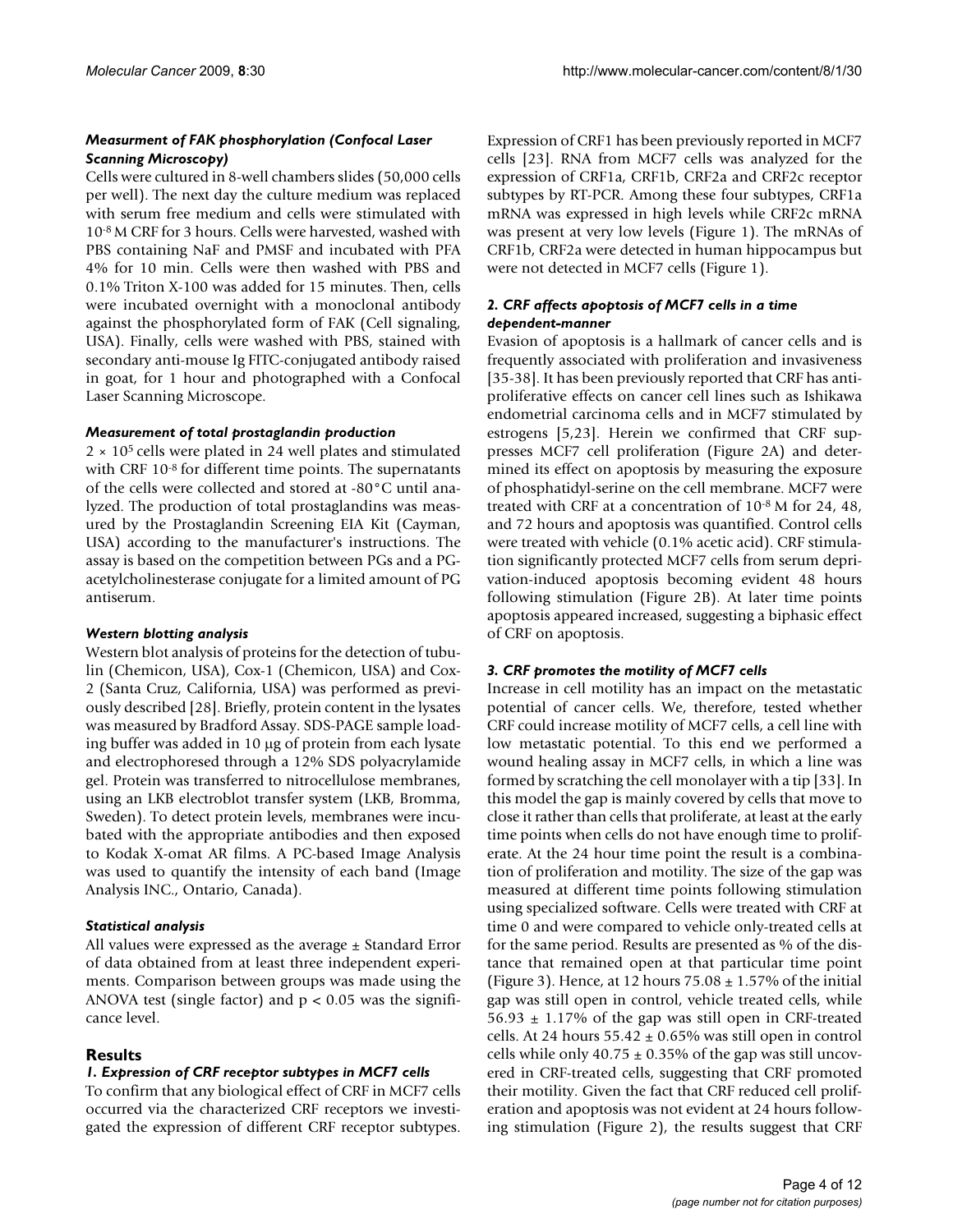

**CRF1a and CRF2c are expressed in MCF7 cells as detected by RT-PCR**. Total RNA was isolated from MCF7 cells and the expression of CRF receptors subtypes CRF1a, CRF1b, CRF2a and CRF2c were detected by semi-quantitative RT-PCR. The levels of beta Actin were also measured as a normalization control. Results are representative of three independent experiments.

stimulated motility that resulted in faster closure of the gap. The histograms represent the average of four independent experiments.

#### *4. CRF induced MCF7 cell invasion through extracellular matrix*

Invasion through the extracellular matrix (ECM) is a prerequisite for tumor metastasis. Since we found that CRF increased cell motility we further investigated whether it promoted invasiveness through extracellular matrix. MCF7 cells were plated on an ECM layer on a Boyden Chamber in the presence or absence of CRF and migration of cells through ECM was evaluated. As shown in Figure 4, incubation of MCF7 with CRF augmented the invasion of the cells through ECM. Moreover, the CRF1 antagonist, ahelical CRF abrogated the effect of CRF, while the CRF2 antagonist asstressin-2B had no effect (Figure 4).

#### *5. CRF promoted actin cytoskeleton reorganization in MCF7 cells*

To determine the potential mechanism involved in CRFinduced motility and invasiveness we examined the effect of CRF on actin polymerization dynamics. Actin a major cytoskeletal component in eukaryotic cells occurs in two forms, the globular or G-actin, which polymerizes into the filamentous or F-actin. Filamentous actin is the major component of microfilaments, present in filipodia and lamellipodia, which are reported to facilitate cell migration [39]. In order to assess the role of CRF on cytoskeletal actin reorganization, we stained MCF7 cells stimulated with CRF or vehicle (0.1% acetic acid) for different time points with rhodamine-phalloidin that binds specifically to polymerized actin and visualized cells by confocal microscopy, evaluating actin filament structure and fluorescence intensity. As shown in Figure 5A, CRF induced alterations in actin cytoskeleton morphology, indicating changes in the polymerization dynamics of this protein. To quantify the extent of actin polymerization that occurred in the presence of CRF we analyzed the amount of monomeric G actin and compared it to the expression of total actin (monomeric G and polymeric F) providing the ratio between the two forms as previously reported [33,40,41]. Three hours following CRF stimulation the G/ total actin ratio was significantly reduced, suggesting actin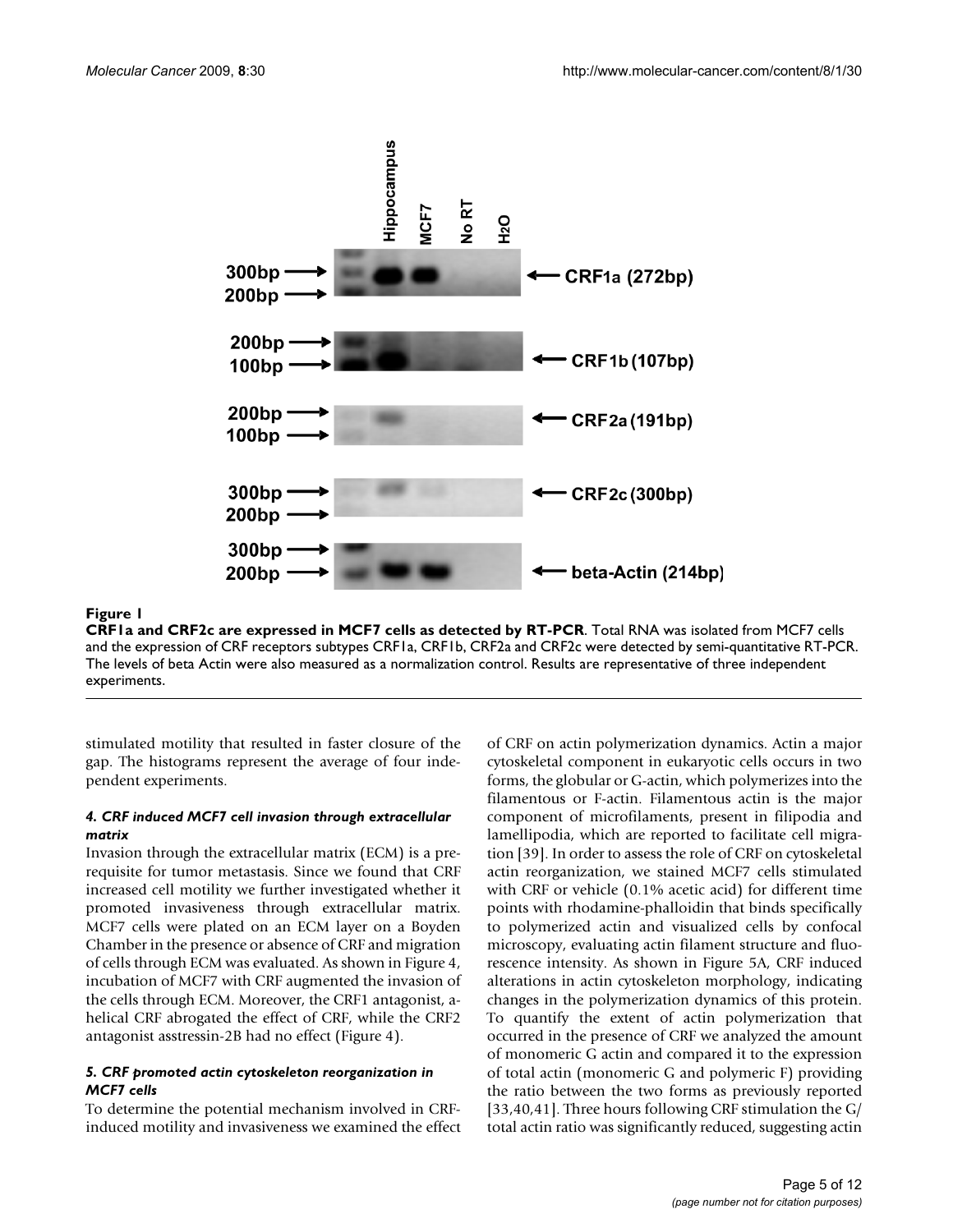

**CRF affected proliferation and apoptosis of MCF7 cells in a time dependent manner**. Cells were stimulated with 10<sup>-8</sup> M CRF or vehicle (control) for 24, 48, and 72 hours, and cell growth was measured using the MTT assay (A); apoptosis was measured by the ApoPercentage Assay (B). CRF significantly suppressed proliferation at all time points tested and apoptosis 48 hours after CRF stimulation. Data are expressed as % of control (unstimulated cells). Results represent the average of 4 independent experiments where each condition was assayed in triplicate. \*p < 0.05; \*\*p < 0.01 compared to control cells at the same time point.



#### Figure 3

**CRF induces the motility of MCF7 in a wound healing assay**. MCF7 cells were stimulated with 10-8 M CRF or vehicle (control) and photographed at 0, 6, 12 and 24 hours after disruption of a small area of the cell layer. The remigration of the cells was quantified by measuring the distance at 3 at least different positions on each image with the program Image J, and expressed the distance as % of the average. Results represent the average of three independent experiments. \*p < 0.05; \*\*p < 0.01 compared to control cells at the same time point.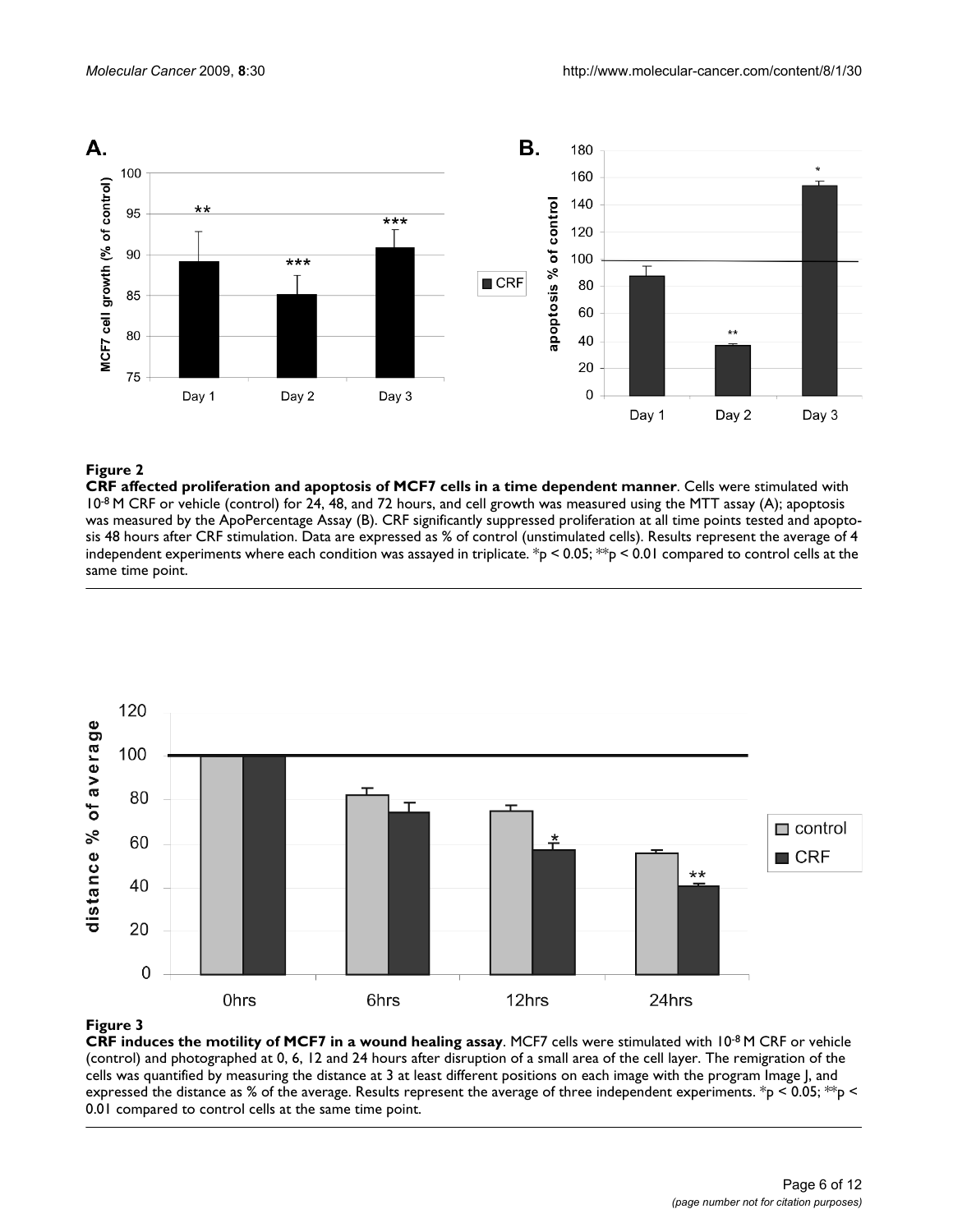

**CRF enhances the invasion of MCF7 through ECM via CRF1**. MCF7 cells were stimulated with 10-8 M CRF or vehicle (control) and the invasion assay was performed according to the manufacturer's instructions. CRF augmented the invasion of the cells through the ECM. Pretreatment with the CRF1 antagonist (10-6 M) abrogated the effect of CRF. Results represent the average of two independent experiments where each condition was assayed in triplicate.  $*$  $p$  < 0.01 compared to untreated controls; #p < 0.05 compared to CRF-treated samples.

polymerization and formation of actin microfilaments (Figure 5B). Six hours later new monomeric actin was produced restoring the ratio of monomeric versus polymeric to the original state but with overall higher expression of actin, as indicated in Figure 5A.

FAK activation by phosphorylation is the first element, which may transmit extracellular signals to downstream signaling proteins, leading to actin reorganization [40,42- 44] and is implicated in cell migration [33,41]. We, therefore, examined the effect of CRF on FAK phosphorylation in MCF7 cells. As shown in Figure 6, the phosphorylation of FAK was significantly increased in CRF treated MCF7 cells compared to vehicle-treated cells, indicating that it may also affect MCF7 cell invasiveness.

#### *6. CRF increases prostaglandin production in MCF7 cells via Cox-1*

Cyclooxygenases (Cox), the enzymes that convert arachidonic acid into prostaglandins, have been causally linked to breast cancer cell proliferation, motility and invasiveness [45-48], thus the effect of CRF in prostaglandin production and Cox expression was investigated. We measured total prostaglandin production in supernatants of MCF7 cells stimulated with CRF by ELISA and found that CRF induced prostaglandin production in MCF7 cells (Figure 7A). CRF did not induce PGE2 production in MCF7 cells as measured by ELISA (data not shown). Indeed, COX-2 was not induced by CRF in this cell type (Figure 7B). In contrast, CRF induced COX-1 expression

in a time-dependent manner, suggesting that COX-1 mediates CRF-induced prostaglandin production (Figure 7C).

#### **Discussion**

Breast cancer growth is affected by several autocrine and paracrine factors that regulate tumor cell proliferation, apoptosis and metastatic potential. CRF is the major hypothalamic stress-induced neuropeptide but is also found in peripheral tissues. The aim of the study was to define the potential effect of CRF on breast cancer cell proliferation, apoptosis and metastatic potential.

We first investigated the expression of CRF receptors in MCF7 cells to confirm that the cells are responsive to CRF. In a previous report CRF1 receptor was detected in MCF7 cells [23]. In the present study we found that the CRF1a isoform was expressed in these cells and CRF2c was also present but at very low levels, indicating that the major mediator of CRF actions in MCF7 cells is CRF1 receptor. Indeed, inhibition of CRF2 receptors had no effect at least in the induction of cell invasion by CRF. These observations warrant further analysis of the CRF receptor system in primary breast cancer tissues that will support the significance of these receptors in breast cancer.

Earlier studies had shown that CRF suppressed breast cancer cell proliferation while it promoted proliferation in melanoma cells [6]. Our studies confirmed the suppressive effect of CRF on MCF7 proliferation. We further investigated the role of CRF on MCF7 cell apoptosis and found that CRF inhibited apoptosis. The effect of CRF on apoptosis varies depending on the cell type and the time detected. Thus, in PC12 rat pheochromocytoma cells CRF promoted apoptosis [28] while in neuroblastoma [29] and in melanoma cells it inhibited apoptosis [26]. An earlier study in MCF7 cells showed no effect of CRF on apoptosis using a less sensitive method, this of visualizing fragmented DNA [23]. Differences between cell types may be attributed to different factors that the cells may produce; i.e in Y79 neuroblastoma cells CRF inhibited caspase 3 activity [29], while PC12 cells undergo apoptosis in response to CRF due to production of FasL [28], which is not expressed in MCF7 cells.

The fact that CRF affected apoptosis and at the same time it inhibited cell proliferation may indicate changes in the cellular physiology that could contribute to a metastatic phenotype. Reduced cell proliferation, at least temporary, is required for cells to reorganize their cytoskeleton and promote motility. Indeed, CRF induced motility in MCF7 cells as demonstrated by a wound-healing assay. Cell motility is facilitated by cytoskeletal rearrangements that are characterized by actin polymerization. Our results indicated that CRF promoted polymerization of actin as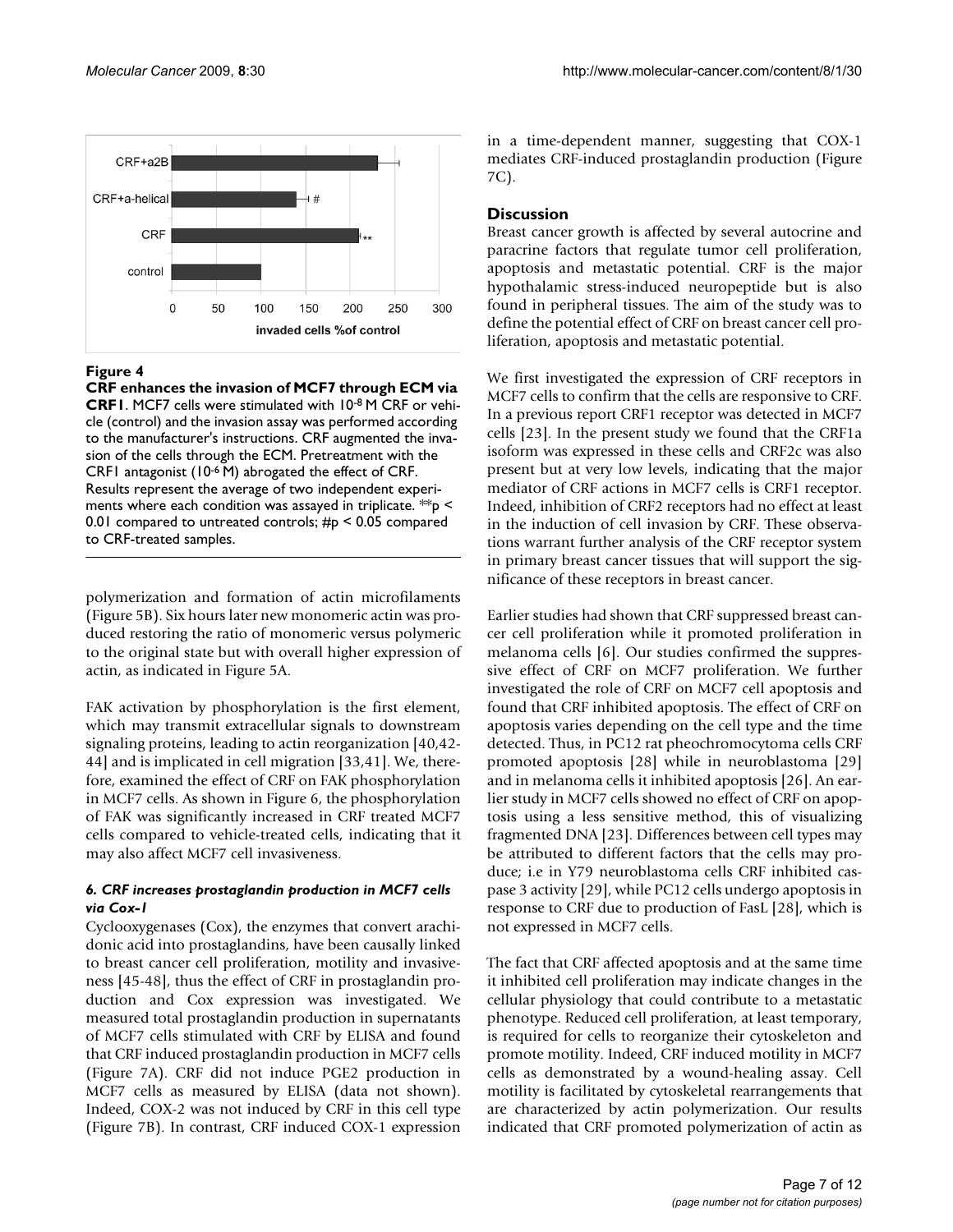

**A. CRF affects actin cytoskeleton**. MCF7 cells were plated in chamber-slides, stimulated with 10-8 M CRF or vehicle (control) for 1, 3 and 6 hours and stained with rhodamine-phalloidine. Fluorescence was measured by confocal microscopy. Results are representative of three independent experiments.*B. CRF induces actin polymerization*. MCF7 cells were stimulated with CRF  $(10^{-8}$  M) or vehicle (control) for 3 and 6 hours. Cells were harvested and the two fractions, soluble and insoluble, containing the monomeric (globular) and the polymerized (filamentous) actin respectively were isolated and analyzed by western blotting using antibody against actin. The relative proportion of F- and G-actin was determined by the concentration of monomeric (G) and total (F+G) actin and the result is presented as the  $G/(F+G)$  ratio induced by CRF compared to control;  $p < 0,01$ . Results represent the average of five independent experiments.

determined by measuring the ratio of the monomeric versus the polymeric actin, as well as visualizing polymerized actin by immunofluorescence using confocal laser scanning microscopy. Increased actin polymerization is associated with dynamic changes in cytoskeletal structures that allow cells to migrate and metastasize [49]. Focal Adhesion Kinase is a cytoskeleton associated kinase that is activated by phosphorylation and mediates signals to promote cell adhesion and migration [50]. FAK also seems to play a role in tumor development since it has been shown that primary human cancer cells or cell lines overexpress the protein as well as its phosphorylated form [51,52]. In particular, FAK was found to overexpressed and to be highly activated in tumorigenic DU145 and PC-3 cells as well as in prostate cancer tissues from patients with metastasis [52,53] whereas in LNCaP cells that have a lower tumorigenic ability FAK was observed to be much lower [44,52]. We found that CRF promoted phosphorylation of FAK providing a potential mechanism for the actin reorganization and increased migration observed in response to CRF. It is, thus, likely that CRF initiates signals that promote cytoskeletal changes resulting in cell adhesion and migration by activating pathways that involve FAK phosphorylation.

The metastatic process requires that cells do not only have increased motility but they should also obtain the capacity to migrate through the ECM. For this purpose we examined the effect of CRF to promote invasion through ECM in MCF7 cells that have low metastatic potential.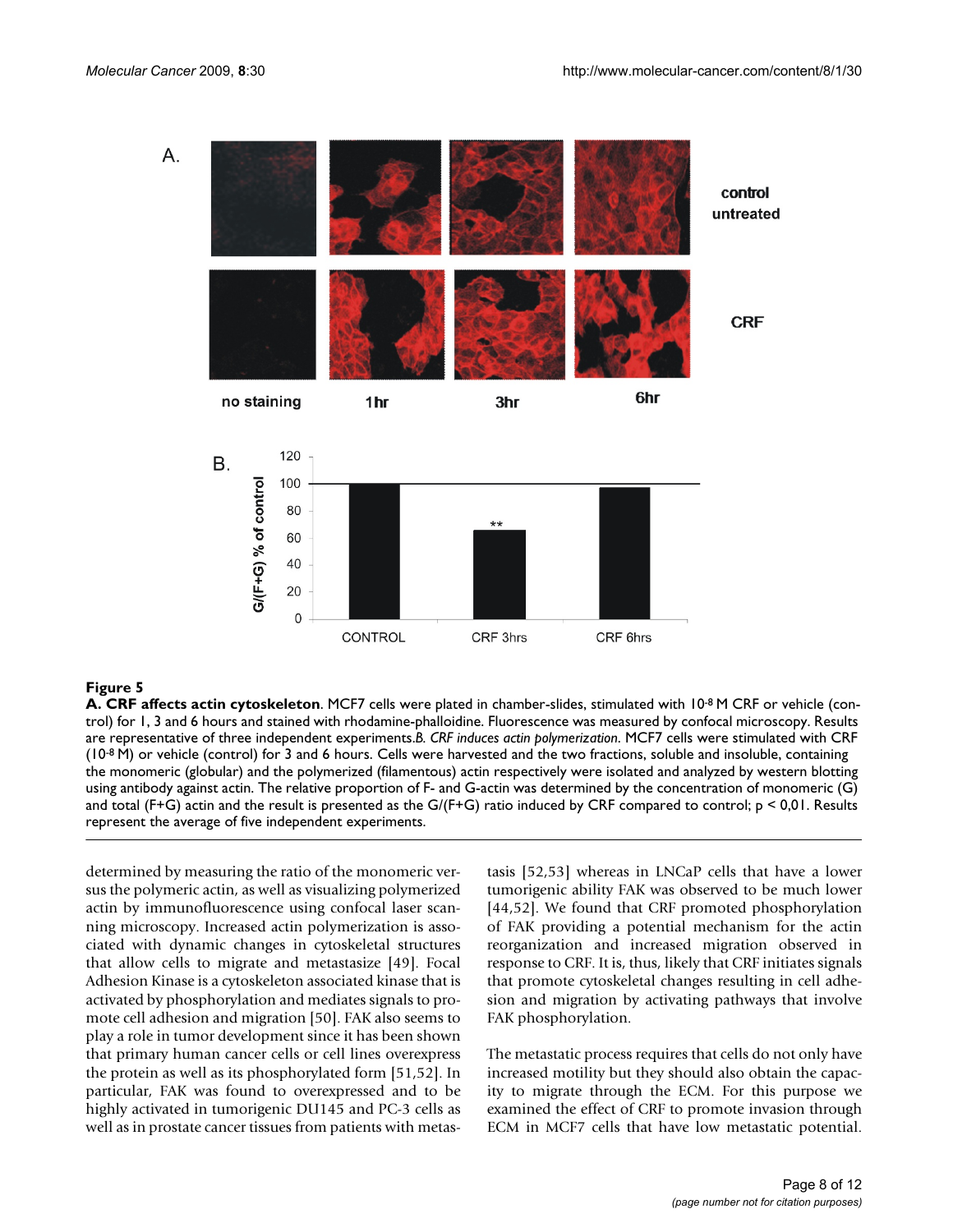

Phospho-FAK

# control

CRF<sub>3h</sub>

# **Figure 6**

**CRF induces the phosphorylation of FAK**. MCF7 cells were treated with CRF (10-8 M) or vehicle (control) for 3 hours, stained with phospho-FAK antibody and analyzed with confocal microscopy. Result is representative of three independent experiments.



# Figure 7

**CRF induces the expression of Cox-1 and the production of prostaglandins**. A. MCF7 cells were treated with CRF  $(10^{-8}$  M) or vehicle (control) for 6 and 16 hours and total prostaglandin production in the supernatant was measured by ELISA;  $^{*}\%$ p < 0.001; Results represent the average of three independent experiments. B. MCF7 cells were treated with CRF (10<sup>-8</sup> M) for 3, 6 and 24 hours and Cox-2 was measured by western blot. C. MCF7 cells were treated with CRF (10-8 M) for 6, 12 and 24 hours and Cox-1 was measured by western blot. Results are representative of three independent experiments.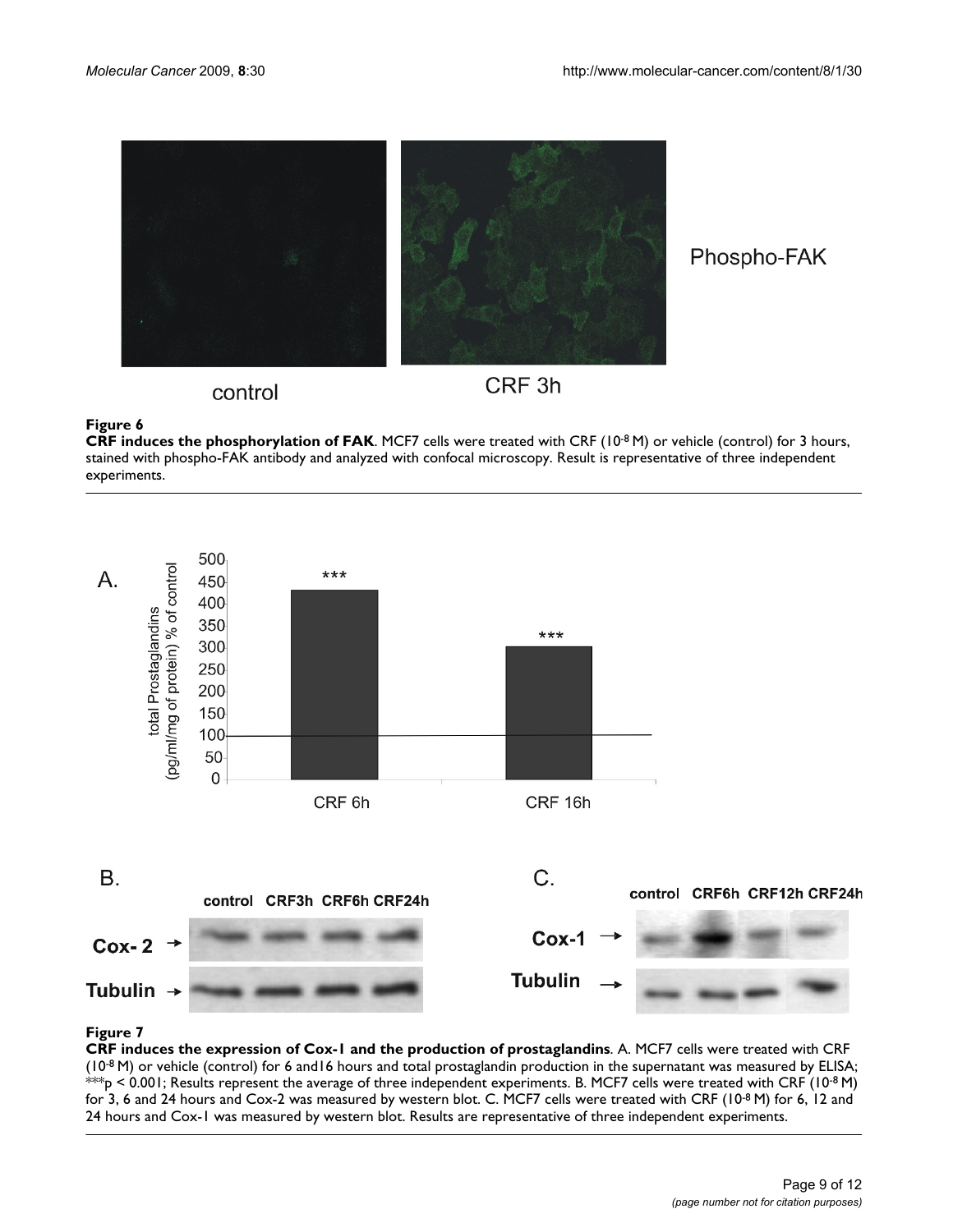Indeed, treatment with CRF increased the invasiveness of MCF7 cells through ECM. Invasiveness, through ECM was measured using a boyden chamber assay, in which cells were plated on an ECM coated surface. Hence, cells should not only obtain the capability of migration, they should also be able to destroy the ECM in order to penetrate tissue barriers and metastasize. MCF7 breast cancer cells obtain this capability by expressing matrix metalloproteinases [54].

Cyclooxygenase activation and prostaglandin production has also been associated with increase in metastasis [47,55,56]. Inhibition of Cox-2 is associated with decrease in tumor growth and invasiveness [56,57]. Cox-1, an otherwise constitutively expressed Cox isoform, is also upregulated in breast cancer and is associated with increased prostaglandins and metastatic potential [56,58]. The primary Cox isoform expressed in MCF7 cells is Cox-1 [59]. We, therefore, examined the production of prostaglandins in response to CRF in MCF7 cells. CRF induced prostaglandin production but it did not alter PGE2 levels. In contrast, CRF increased the levels of Cox-1 suggesting that Cox-1-derived prostaglandins may mediate the effect of CRF on MCF7 cell invasiveness. Indeed, several reports have indicated that selective inhibition of Cox-1 results in inhibition of tumor growth and metastasis [56,58].

#### **Conclusion**

In conclusion, CRF appears to positively affect tumor growth by inhibiting apoptosis and promoting cell migration and invasiveness. Our results provide a potential link between stress and tumor growth, suggesting that CRF secreted from autonomic neurons innervating peripheral tissues [25] may contribute to breast cancer metastasis. Given recent findings for the anti-tumor properties of CRF2 agonists [30] and the lack of CRF2 expression on breast cancer cells one may suggest that inhibition of CRF1 and activation of CRF2 may successfully inhibit tumor growth.

#### **Abbreviations**

CRF: Corticotropin Releasing Factor; CRF1, CRF2: Corticotropin Releasing Factor receptor 1, or receptor 2; FAK: Focal Adhesion Kinase; UCN: Urocortin; COX: Cyclooxygenase; ECM: Extracellular Cell Matrix; PG: Prostaglandin; PGE2: Prostaglandin E2.

#### **Competing interests**

The authors declare that they have no competing interests.

#### **Authors' contributions**

AA participated in the molecular and cell biology studies and drafted the manuscript. ED participated in the immunofluorescence and confocal microscopy analyses and co-ordination of the study. MV participated in the analysis of CRF receptor expression, cell proliferation and apoptosis, data evaluation, co-ordination of the study and manuscript preparation. EK participated in the molecular and cell biology studies and data analysis. OR participated in the detection of CRF receptors. EA participated in the analysis of prostaglandin production and cyclooxygenase expression. CS and ANM participated in the design of the study and drafting of the manuscript. CT conceived of the study, participated in its design and drafted the manuscript. All authors read and approved the final manuscript.

#### **Acknowledgements**

This work was partly supported from the Association for International Cancer Research (AICR07-0072) to CT and from the Hellenic Secretariat for Research and Technology (ΠENEΔ 03EΔ372) to ANM.

#### **References**

- 1. Miao Y, Quinn TP: **[Alpha-melanocyte stimulating hormone](http://www.ncbi.nlm.nih.gov/entrez/query.fcgi?cmd=Retrieve&db=PubMed&dopt=Abstract&list_uids=17485393)** [peptide-targeted melanoma imaging.](http://www.ncbi.nlm.nih.gov/entrez/query.fcgi?cmd=Retrieve&db=PubMed&dopt=Abstract&list_uids=17485393) **12:**4514-4524.
- 2. Gudermann T, Roelle S: **[Calcium-dependent growth regulation](http://www.ncbi.nlm.nih.gov/entrez/query.fcgi?cmd=Retrieve&db=PubMed&dopt=Abstract&list_uids=17158754) [of small cell lung cancer cells by neuropeptides.](http://www.ncbi.nlm.nih.gov/entrez/query.fcgi?cmd=Retrieve&db=PubMed&dopt=Abstract&list_uids=17158754)** *Endocr Relat Cancer* 2006, **13:**1069-1084.
- 3. Carraway RE, Plona AM: **[Involvement of neurotensin in cancer](http://www.ncbi.nlm.nih.gov/entrez/query.fcgi?cmd=Retrieve&db=PubMed&dopt=Abstract&list_uids=16887236) [growth: evidence, mechanisms and development of diagnos](http://www.ncbi.nlm.nih.gov/entrez/query.fcgi?cmd=Retrieve&db=PubMed&dopt=Abstract&list_uids=16887236)[tic tools.](http://www.ncbi.nlm.nih.gov/entrez/query.fcgi?cmd=Retrieve&db=PubMed&dopt=Abstract&list_uids=16887236)** *Peptides* 2006, **27:**2445-2460.
- Muller JM, Philippe M, Chevrier L, Heraud C, Alleaume C, Chadeneau C: **[The VIP-receptor system in neuroblastoma cells.](http://www.ncbi.nlm.nih.gov/entrez/query.fcgi?cmd=Retrieve&db=PubMed&dopt=Abstract&list_uids=16989911)** *Regul Pept* 2006, **137:**34-41.
- 5. Graziani G, Tentori L, Portarena I, Barbarino M, Tringali G, Pozzoli G, Navarra P: **[CRH inhibits cell growth of human endometrial](http://www.ncbi.nlm.nih.gov/entrez/query.fcgi?cmd=Retrieve&db=PubMed&dopt=Abstract&list_uids=11861501) [adenocarcinoma cells via CRH-receptor 1-mediated activa](http://www.ncbi.nlm.nih.gov/entrez/query.fcgi?cmd=Retrieve&db=PubMed&dopt=Abstract&list_uids=11861501)[tion of cAMP-PKA pathway.](http://www.ncbi.nlm.nih.gov/entrez/query.fcgi?cmd=Retrieve&db=PubMed&dopt=Abstract&list_uids=11861501)** *Endocrinology* 2002, **143:**807-813.
- 6. Sato H, Nagashima Y, Chrousos GP, Ichihashi M, Funasak Y: **[The](http://www.ncbi.nlm.nih.gov/entrez/query.fcgi?cmd=Retrieve&db=PubMed&dopt=Abstract&list_uids=11936276)** expression of corticotropin-releasing hormone **[melanoma.](http://www.ncbi.nlm.nih.gov/entrez/query.fcgi?cmd=Retrieve&db=PubMed&dopt=Abstract&list_uids=11936276)** *Pigment Cell Res* 2002, **15:**98-103.
- 7. Funasaka Y, Sato H, Chakraborty AK, Ohashi A, Chrousos GP, Ichihashi M: **[Expression of proopiomelanocortin, corticotropin](http://www.ncbi.nlm.nih.gov/entrez/query.fcgi?cmd=Retrieve&db=PubMed&dopt=Abstract&list_uids=10536983)[releasing hormone \(CRH\), and CRH receptor in melanoma](http://www.ncbi.nlm.nih.gov/entrez/query.fcgi?cmd=Retrieve&db=PubMed&dopt=Abstract&list_uids=10536983) [cells, nevus cells, and normal human melanocytes.](http://www.ncbi.nlm.nih.gov/entrez/query.fcgi?cmd=Retrieve&db=PubMed&dopt=Abstract&list_uids=10536983)** *J Investig Dermatol Symp Proc* 1999, **4:**105-109.
- 8. Minas V, Rolaki A, Kalantaridou SN, Sidiropoulos J, Mitrou S, Petsas G, Jeschke U, Paraskevaidis EA, Fountzilas G, Chrousos GP, Pavlidis N, Makrigiannakis A: **[Intratumoral CRH modulates immuno](http://www.ncbi.nlm.nih.gov/entrez/query.fcgi?cmd=Retrieve&db=PubMed&dopt=Abstract&list_uids=17667919)[escape of ovarian cancer cells through FasL regulation.](http://www.ncbi.nlm.nih.gov/entrez/query.fcgi?cmd=Retrieve&db=PubMed&dopt=Abstract&list_uids=17667919)** *Br J Cancer* 2007, **97:**637-645.
- 9. Boorse GC, Denver RJ: **[Widespread tissue distribution and](http://www.ncbi.nlm.nih.gov/entrez/query.fcgi?cmd=Retrieve&db=PubMed&dopt=Abstract&list_uids=16413023) [diverse functions of corticotropin-releasing factor and](http://www.ncbi.nlm.nih.gov/entrez/query.fcgi?cmd=Retrieve&db=PubMed&dopt=Abstract&list_uids=16413023) [related peptides.](http://www.ncbi.nlm.nih.gov/entrez/query.fcgi?cmd=Retrieve&db=PubMed&dopt=Abstract&list_uids=16413023)** *Gen Comp Endocrinol* 2006, **146:**9-18.
- 10. Dautzenberg FM, Hauger RL: **[The CRF peptide family and their](http://www.ncbi.nlm.nih.gov/entrez/query.fcgi?cmd=Retrieve&db=PubMed&dopt=Abstract&list_uids=11830263) [receptors: yet more partners discovered.](http://www.ncbi.nlm.nih.gov/entrez/query.fcgi?cmd=Retrieve&db=PubMed&dopt=Abstract&list_uids=11830263)** *Trends Pharmacol Sci* 2002, **23:**71-77.
- 11. Brar BK, Jonassen AK, Stephanou A, Santilli G, Railson J, Knight RA, Yellon DM, Latchman DS: **[Urocortin protects against ischemic](http://www.ncbi.nlm.nih.gov/entrez/query.fcgi?cmd=Retrieve&db=PubMed&dopt=Abstract&list_uids=10722688) [and reperfusion injury via a MAPK-dependent pathway.](http://www.ncbi.nlm.nih.gov/entrez/query.fcgi?cmd=Retrieve&db=PubMed&dopt=Abstract&list_uids=10722688)** *J Biol Chem* 2000, **275:**8508-8514.
- 12. Makrigiannakis A, Zoumakis E, Kalantaridou S, Mitsiades N, Margioris A, Chrousos GP, Gravanis A: **[Corticotropin-releasing hormone](http://www.ncbi.nlm.nih.gov/entrez/query.fcgi?cmd=Retrieve&db=PubMed&dopt=Abstract&list_uids=12623122) [\(CRH\) and immunotolerance of the fetus.](http://www.ncbi.nlm.nih.gov/entrez/query.fcgi?cmd=Retrieve&db=PubMed&dopt=Abstract&list_uids=12623122)** *Biochem Pharmacol* 2003, **65:**917-921.
- 13. Chatzaki E, Charalampopoulos I, Leontidis C, Mouzas IA, Tzardi M, Tsatsanis C, Margioris AN, Gravanis A: **[Urocortin in human gas](http://www.ncbi.nlm.nih.gov/entrez/query.fcgi?cmd=Retrieve&db=PubMed&dopt=Abstract&list_uids=12519893)[tric mucosa: relationship to inflammatory activity.](http://www.ncbi.nlm.nih.gov/entrez/query.fcgi?cmd=Retrieve&db=PubMed&dopt=Abstract&list_uids=12519893)** *J Clin Endocrinol Metab* 2003, **88:**478-483.
- 14. Baigent SM: **[Peripheral corticotropin-releasing hormone and](http://www.ncbi.nlm.nih.gov/entrez/query.fcgi?cmd=Retrieve&db=PubMed&dopt=Abstract&list_uids=11337095) [urocortin in the control of the immune response.](http://www.ncbi.nlm.nih.gov/entrez/query.fcgi?cmd=Retrieve&db=PubMed&dopt=Abstract&list_uids=11337095)** *Peptides* 2001, **22:**809-820.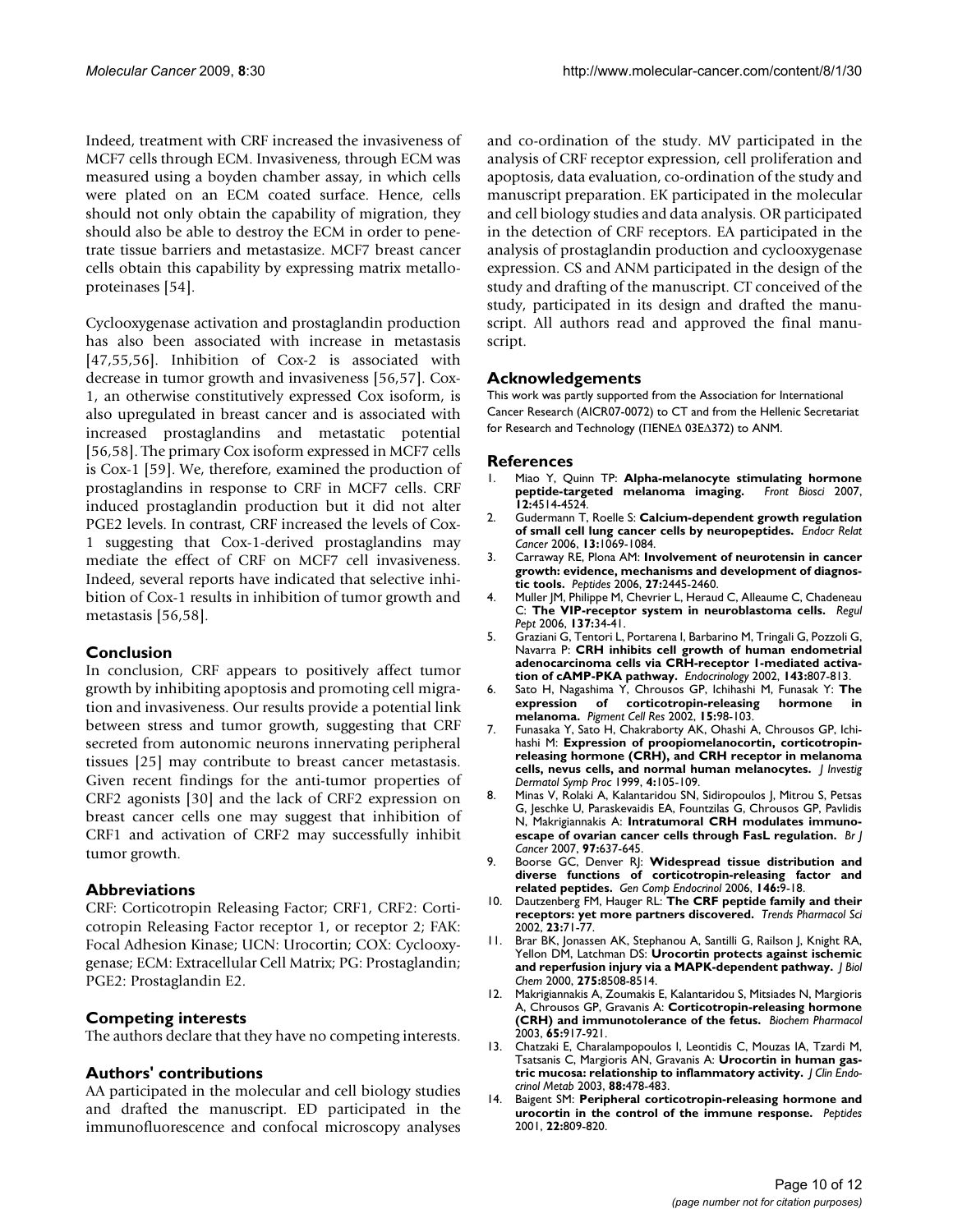- 15. Agnello D, Bertini R, Sacco S, Meazza C, Villa P, Ghezzi P: **[Corticos](http://www.ncbi.nlm.nih.gov/entrez/query.fcgi?cmd=Retrieve&db=PubMed&dopt=Abstract&list_uids=9814993)[teroid-independent inhibition of tumor necrosis factor pro](http://www.ncbi.nlm.nih.gov/entrez/query.fcgi?cmd=Retrieve&db=PubMed&dopt=Abstract&list_uids=9814993)[duction by the neuropeptide urocortin.](http://www.ncbi.nlm.nih.gov/entrez/query.fcgi?cmd=Retrieve&db=PubMed&dopt=Abstract&list_uids=9814993)** *Am J Physiol* 1998, **275:**E757-762.
- 16. McEvoy AN, Bresnihan B, FitzGerald O, Murphy EP: **[Corticotropin](http://www.ncbi.nlm.nih.gov/entrez/query.fcgi?cmd=Retrieve&db=PubMed&dopt=Abstract&list_uids=11508426)[releasing hormone signaling in synovial tissue from patients](http://www.ncbi.nlm.nih.gov/entrez/query.fcgi?cmd=Retrieve&db=PubMed&dopt=Abstract&list_uids=11508426) with early inflammatory arthritis is mediated by the type 1 [alpha corticotropin-releasing hormone receptor.](http://www.ncbi.nlm.nih.gov/entrez/query.fcgi?cmd=Retrieve&db=PubMed&dopt=Abstract&list_uids=11508426)** *Arthritis Rheum* 2001, **44:**1761-1767.
- 17. Sashinami H, Kageyama K, Suda T, Nakane A: **[Urocortin 2 sup](http://www.ncbi.nlm.nih.gov/entrez/query.fcgi?cmd=Retrieve&db=PubMed&dopt=Abstract&list_uids=16081642)[presses host resistance to Listeria monocytogenes infection](http://www.ncbi.nlm.nih.gov/entrez/query.fcgi?cmd=Retrieve&db=PubMed&dopt=Abstract&list_uids=16081642) [via up-regulation of interleukin-10.](http://www.ncbi.nlm.nih.gov/entrez/query.fcgi?cmd=Retrieve&db=PubMed&dopt=Abstract&list_uids=16081642)** *Endocrinology* 2005, **146:**5003-5011.
- 18. Tsatsanis C, Androulidaki A, Alissafi T, Charalampopoulos I, Dermitzaki E, Roger T, Gravanis A, Margioris AN: **[Corticotropin-releas](http://www.ncbi.nlm.nih.gov/entrez/query.fcgi?cmd=Retrieve&db=PubMed&dopt=Abstract&list_uids=16424218)[ing factor and the urocortins induce the expression of TLR4](http://www.ncbi.nlm.nih.gov/entrez/query.fcgi?cmd=Retrieve&db=PubMed&dopt=Abstract&list_uids=16424218) in macrophages via activation of the transcription factors [PU.1 and AP-1.](http://www.ncbi.nlm.nih.gov/entrez/query.fcgi?cmd=Retrieve&db=PubMed&dopt=Abstract&list_uids=16424218)** *J Immunol* 2006, **176:**1869-1877.
- 19. Wang J, Li S: **[Corticotropin-releasing factor family and its](http://www.ncbi.nlm.nih.gov/entrez/query.fcgi?cmd=Retrieve&db=PubMed&dopt=Abstract&list_uids=17822675) [receptors: tumor therapeutic targets?](http://www.ncbi.nlm.nih.gov/entrez/query.fcgi?cmd=Retrieve&db=PubMed&dopt=Abstract&list_uids=17822675)** *Biochem Biophys Res Commun* 2007, **362:**785-788.
- Gutknecht E, Hauger RL, Linden I Van der, Vauquelin G, Dautzenberg FM: **[Expression, binding, and signaling properties of CRF2\(a\)](http://www.ncbi.nlm.nih.gov/entrez/query.fcgi?cmd=Retrieve&db=PubMed&dopt=Abstract&list_uids=17976162) [receptors endogenously expressed in human retinoblastoma](http://www.ncbi.nlm.nih.gov/entrez/query.fcgi?cmd=Retrieve&db=PubMed&dopt=Abstract&list_uids=17976162) Y79 cells: passage-dependent regulation of functional recep[tors.](http://www.ncbi.nlm.nih.gov/entrez/query.fcgi?cmd=Retrieve&db=PubMed&dopt=Abstract&list_uids=17976162)** *J Neurochem* 2008, **104:**926-936.
- 21. Dieterich KD, DeSouza EB: **[Functional corticotropin-releasing](http://www.ncbi.nlm.nih.gov/entrez/query.fcgi?cmd=Retrieve&db=PubMed&dopt=Abstract&list_uids=8891255) [factor receptors in human neuroblastoma cells.](http://www.ncbi.nlm.nih.gov/entrez/query.fcgi?cmd=Retrieve&db=PubMed&dopt=Abstract&list_uids=8891255)** *Brain Res* 1996, **733:**113-118.
- 22. Schoeffter P, Feuerbach D, Bobirnac I, Gazi L, Longato R: **[Func](http://www.ncbi.nlm.nih.gov/entrez/query.fcgi?cmd=Retrieve&db=PubMed&dopt=Abstract&list_uids=10456290)[tional, endogenously expressed corticotropin-releasing fac](http://www.ncbi.nlm.nih.gov/entrez/query.fcgi?cmd=Retrieve&db=PubMed&dopt=Abstract&list_uids=10456290)tor receptor type 1 (CRF1) and CRF1 receptor mRNA [expression in human neuroblastoma SH-SY5Y cells.](http://www.ncbi.nlm.nih.gov/entrez/query.fcgi?cmd=Retrieve&db=PubMed&dopt=Abstract&list_uids=10456290)** *Fundam Clin Pharmacol* 1999, **13:**484-489.
- 23. Graziani G, Tentori L, Muzi A, Vergati M, Tringali G, Pozzoli G, Navarra P: **[Evidence that corticotropin-releasing hormone inhib](http://www.ncbi.nlm.nih.gov/entrez/query.fcgi?cmd=Retrieve&db=PubMed&dopt=Abstract&list_uids=17097220)[its cell growth of human breast cancer cells via the activation](http://www.ncbi.nlm.nih.gov/entrez/query.fcgi?cmd=Retrieve&db=PubMed&dopt=Abstract&list_uids=17097220) [of CRH-R1 receptor subtype.](http://www.ncbi.nlm.nih.gov/entrez/query.fcgi?cmd=Retrieve&db=PubMed&dopt=Abstract&list_uids=17097220)** *Mol Cell Endocrinol* 2007, **264:**44-49.
- Arbiser JL, Karalis K, Viswanathan A, Koike C, Anand-Apte B, Flynn E, Zetter B, Majzoub JA: **[Corticotropin-releasing hormone stim](http://www.ncbi.nlm.nih.gov/entrez/query.fcgi?cmd=Retrieve&db=PubMed&dopt=Abstract&list_uids=10571742)[ulates angiogenesis and epithelial tumor growth in the skin.](http://www.ncbi.nlm.nih.gov/entrez/query.fcgi?cmd=Retrieve&db=PubMed&dopt=Abstract&list_uids=10571742)** *J Invest Dermatol* 1999, **113:**838-842.
- 25. Bale TL, Vale WW: **[CRF and CRF receptors: role in stress](http://www.ncbi.nlm.nih.gov/entrez/query.fcgi?cmd=Retrieve&db=PubMed&dopt=Abstract&list_uids=14744257) [responsivity and other behaviors.](http://www.ncbi.nlm.nih.gov/entrez/query.fcgi?cmd=Retrieve&db=PubMed&dopt=Abstract&list_uids=14744257)** *Annu Rev Pharmacol Toxicol* 2004, **44:**525-557.
- 26. Carlson KW, Nawy SS, Wei ET, Sadee W, Filov VA, Rezsova VV, Slominski A, Quillan JM: **[Inhibition of mouse melanoma cell prolif](http://www.ncbi.nlm.nih.gov/entrez/query.fcgi?cmd=Retrieve&db=PubMed&dopt=Abstract&list_uids=11396159)[eration by corticotropin-releasing hormone and its analogs.](http://www.ncbi.nlm.nih.gov/entrez/query.fcgi?cmd=Retrieve&db=PubMed&dopt=Abstract&list_uids=11396159)** *Anticancer Res* 2001, **21:**1173-1179.
- 27. Slominski AT, Roloff B, Zbytek B, Wei ET, Fechner K, Curry J, Wortsman J: **[Corticotropin releasing hormone and related peptides](http://www.ncbi.nlm.nih.gov/entrez/query.fcgi?cmd=Retrieve&db=PubMed&dopt=Abstract&list_uids=10777063) [can act as bioregulatory factors in human keratinocytes.](http://www.ncbi.nlm.nih.gov/entrez/query.fcgi?cmd=Retrieve&db=PubMed&dopt=Abstract&list_uids=10777063)** In *Vitro Cell Dev Biol Anim* 2000, **36:**211-216.
- 28. Dermitzaki E, Tsatsanis C, Gravanis A, Margioris AN: **[Corticotro](http://www.ncbi.nlm.nih.gov/entrez/query.fcgi?cmd=Retrieve&db=PubMed&dopt=Abstract&list_uids=11790788)[pin-releasing hormone induces Fas ligand production and](http://www.ncbi.nlm.nih.gov/entrez/query.fcgi?cmd=Retrieve&db=PubMed&dopt=Abstract&list_uids=11790788) apoptosis in PC12 cells via activation of p38 mitogen-acti[vated protein kinase.](http://www.ncbi.nlm.nih.gov/entrez/query.fcgi?cmd=Retrieve&db=PubMed&dopt=Abstract&list_uids=11790788)** *J Biol Chem* 2002, **277:**12280-12287.
- 29. Radulovic M, Hippel C, Spiess J: **[Corticotropin-releasing factor](http://www.ncbi.nlm.nih.gov/entrez/query.fcgi?cmd=Retrieve&db=PubMed&dopt=Abstract&list_uids=12603831) [\(CRF\) rapidly suppresses apoptosis by acting upstream of](http://www.ncbi.nlm.nih.gov/entrez/query.fcgi?cmd=Retrieve&db=PubMed&dopt=Abstract&list_uids=12603831) [the activation of caspases.](http://www.ncbi.nlm.nih.gov/entrez/query.fcgi?cmd=Retrieve&db=PubMed&dopt=Abstract&list_uids=12603831)** *J Neurochem* 2003, **84:**1074-1085.
- 30. Hao Z, Huang Y, Cleman J, Jovin IS, Vale WW, Bale TL, Giordano FJ: **[Urocortin2 inhibits tumor growth via effects on vasculariza](http://www.ncbi.nlm.nih.gov/entrez/query.fcgi?cmd=Retrieve&db=PubMed&dopt=Abstract&list_uids=18308934)[tion and cell proliferation.](http://www.ncbi.nlm.nih.gov/entrez/query.fcgi?cmd=Retrieve&db=PubMed&dopt=Abstract&list_uids=18308934)** *Proc Natl Acad Sci USA* 2008, **105:**3939-3944.
- Cao J, Papadopoulou N, Kempuraj D, Boucher WS, Sugimoto K, Cetrulo CL, Theoharides TC: **[Human mast cells express cortico](http://www.ncbi.nlm.nih.gov/entrez/query.fcgi?cmd=Retrieve&db=PubMed&dopt=Abstract&list_uids=15944267)tropin-releasing hormone (CRH) receptors and CRH leads [to selective secretion of vascular endothelial growth factor.](http://www.ncbi.nlm.nih.gov/entrez/query.fcgi?cmd=Retrieve&db=PubMed&dopt=Abstract&list_uids=15944267)** *J Immunol* 2005, **174:**7665-7675.
- 32. Christoforidou AV, Papadaki HA, Margioris AN, Eliopoulos GD, Tsatsanis C: **[Expression of the Tpl2/Cot oncogene in human T-cell](http://www.ncbi.nlm.nih.gov/entrez/query.fcgi?cmd=Retrieve&db=PubMed&dopt=Abstract&list_uids=15575964) [neoplasias.](http://www.ncbi.nlm.nih.gov/entrez/query.fcgi?cmd=Retrieve&db=PubMed&dopt=Abstract&list_uids=15575964)** *Mol Cancer* 2004, **3:**34.
- 33. Kallergi G, Agelaki S, Markomanolaki H, Georgoulias V, Stournaras C: **[Activation of FAK/PI3K/Rac1 signaling controls actin reor-](http://www.ncbi.nlm.nih.gov/entrez/query.fcgi?cmd=Retrieve&db=PubMed&dopt=Abstract&list_uids=17982280)**

**[ganization and inhibits cell motility in human cancer cells.](http://www.ncbi.nlm.nih.gov/entrez/query.fcgi?cmd=Retrieve&db=PubMed&dopt=Abstract&list_uids=17982280)** *Cell Physiol Biochem* 2007, **20:**977-986.

- 34. Papakonstanti EA, Stournaras C: **[Actin cytoskeleton architecture](http://www.ncbi.nlm.nih.gov/entrez/query.fcgi?cmd=Retrieve&db=PubMed&dopt=Abstract&list_uids=17875420) [and signaling in osmosensing.](http://www.ncbi.nlm.nih.gov/entrez/query.fcgi?cmd=Retrieve&db=PubMed&dopt=Abstract&list_uids=17875420)** *Methods Enzymol* 2007, **428:**227-240.
- 35. Gu JM, Lim SO, Park YM, Jung G: **[A novel splice variant of occlu](http://www.ncbi.nlm.nih.gov/entrez/query.fcgi?cmd=Retrieve&db=PubMed&dopt=Abstract&list_uids=18489585)[din deleted in exon 9 and its role in cell apoptosis and inva](http://www.ncbi.nlm.nih.gov/entrez/query.fcgi?cmd=Retrieve&db=PubMed&dopt=Abstract&list_uids=18489585)[sion.](http://www.ncbi.nlm.nih.gov/entrez/query.fcgi?cmd=Retrieve&db=PubMed&dopt=Abstract&list_uids=18489585)** *Febs J* 2008, **275:**3145-3156.
- 36. Wang Z, Song W, Aboukameel A, Mohammad M, Wang G, Banerjee S, Kong D, Wang S, Sarkar FH, Mohammad RM: **[TW-37, a small](http://www.ncbi.nlm.nih.gov/entrez/query.fcgi?cmd=Retrieve&db=PubMed&dopt=Abstract&list_uids=18528859)[molecule inhibitor of Bcl-2, inhibits cell growth and invasion](http://www.ncbi.nlm.nih.gov/entrez/query.fcgi?cmd=Retrieve&db=PubMed&dopt=Abstract&list_uids=18528859) [in pancreatic cancer.](http://www.ncbi.nlm.nih.gov/entrez/query.fcgi?cmd=Retrieve&db=PubMed&dopt=Abstract&list_uids=18528859)** *Int J Cancer* 2008, **123(4):**958-66.
- Kargiotis O, Chetty C, Gondi CS, Tsung AJ, Dinh DH, Gujrati M, Lakka SS, Kyritsis AP, Rao JS: **[Adenovirus-mediated transfer of](http://www.ncbi.nlm.nih.gov/entrez/query.fcgi?cmd=Retrieve&db=PubMed&dopt=Abstract&list_uids=18438431) [siRNA against MMP-2 mRNA results in impaired invasion](http://www.ncbi.nlm.nih.gov/entrez/query.fcgi?cmd=Retrieve&db=PubMed&dopt=Abstract&list_uids=18438431) and tumor-induced angiogenesis, induces apoptosis in vitro [and inhibits tumor growth in vivo in glioblastoma.](http://www.ncbi.nlm.nih.gov/entrez/query.fcgi?cmd=Retrieve&db=PubMed&dopt=Abstract&list_uids=18438431)** *Oncogene* 2008, **27(35):**4830-40.
- 38. Xiong H, Zhang ZG, Tian XQ, Sun DF, Liang QC, Zhang YJ, Lu R, Chen YX, Fang JY: **[Inhibition of JAK1, 2/STAT3 signaling](http://www.ncbi.nlm.nih.gov/entrez/query.fcgi?cmd=Retrieve&db=PubMed&dopt=Abstract&list_uids=18320073) [induces apoptosis, cell cycle arrest, and reduces tumor cell](http://www.ncbi.nlm.nih.gov/entrez/query.fcgi?cmd=Retrieve&db=PubMed&dopt=Abstract&list_uids=18320073) [invasion in colorectal cancer cells.](http://www.ncbi.nlm.nih.gov/entrez/query.fcgi?cmd=Retrieve&db=PubMed&dopt=Abstract&list_uids=18320073)** *Neoplasia* 2008, **10:**287-297.
- 39. Machesky LM: **[Lamellipodia and filopodia in metastasis and](http://www.ncbi.nlm.nih.gov/entrez/query.fcgi?cmd=Retrieve&db=PubMed&dopt=Abstract&list_uids=18396168) [invasion.](http://www.ncbi.nlm.nih.gov/entrez/query.fcgi?cmd=Retrieve&db=PubMed&dopt=Abstract&list_uids=18396168)** *FEBS Lett* 2008, **582:**2102-2111.
- 40. Kallergi G, Tsapara A, Kampa M, Papakonstanti EA, Krasagakis K, Castanas E, Stournaras C: **[Distinct signaling pathways regulate dif](http://www.ncbi.nlm.nih.gov/entrez/query.fcgi?cmd=Retrieve&db=PubMed&dopt=Abstract&list_uids=12878162)[ferential opioid effects on actin cytoskeleton in malignant](http://www.ncbi.nlm.nih.gov/entrez/query.fcgi?cmd=Retrieve&db=PubMed&dopt=Abstract&list_uids=12878162) MCF7 and nonmalignant MCF12A human breast epithelial [cells.](http://www.ncbi.nlm.nih.gov/entrez/query.fcgi?cmd=Retrieve&db=PubMed&dopt=Abstract&list_uids=12878162)** *Exp Cell Res* 2003, **288:**94-109.
- 41. Papakonstanti EA, Stournaras C: **[Cell responses regulated by](http://www.ncbi.nlm.nih.gov/entrez/query.fcgi?cmd=Retrieve&db=PubMed&dopt=Abstract&list_uids=18325339) [early reorganization of actin cytoskeleton.](http://www.ncbi.nlm.nih.gov/entrez/query.fcgi?cmd=Retrieve&db=PubMed&dopt=Abstract&list_uids=18325339)** *FEBS Lett* 2008, **582:**2120-2127.
- 42. Koukouritaki SB, Gravanis A, Stournaras C: **[Tyrosine phosphoryla](http://www.ncbi.nlm.nih.gov/entrez/query.fcgi?cmd=Retrieve&db=PubMed&dopt=Abstract&list_uids=10656875)[tion of focal adhesion kinase and paxillin regulates the sign](http://www.ncbi.nlm.nih.gov/entrez/query.fcgi?cmd=Retrieve&db=PubMed&dopt=Abstract&list_uids=10656875)aling mechanism of the rapid nongenomic action of [dexamethasone on actin cytoskeleton.](http://www.ncbi.nlm.nih.gov/entrez/query.fcgi?cmd=Retrieve&db=PubMed&dopt=Abstract&list_uids=10656875)** *Mol Med* 1999, **5:**731-742.
- 43. Chen HC, Guan JL: **[Association of focal adhesion kinase with its](http://www.ncbi.nlm.nih.gov/entrez/query.fcgi?cmd=Retrieve&db=PubMed&dopt=Abstract&list_uids=7937853) [potential substrate phosphatidylinositol 3-kinase.](http://www.ncbi.nlm.nih.gov/entrez/query.fcgi?cmd=Retrieve&db=PubMed&dopt=Abstract&list_uids=7937853)** *Proc Natl Acad Sci USA* 1994, **91:**10148-10152.
- 44. Papakonstanti EA, Kampa M, Castanas E, Stournaras C: **[A rapid,](http://www.ncbi.nlm.nih.gov/entrez/query.fcgi?cmd=Retrieve&db=PubMed&dopt=Abstract&list_uids=12554777) [nongenomic, signaling pathway regulates the actin reorgan](http://www.ncbi.nlm.nih.gov/entrez/query.fcgi?cmd=Retrieve&db=PubMed&dopt=Abstract&list_uids=12554777)ization induced by activation of membrane testosterone [receptors.](http://www.ncbi.nlm.nih.gov/entrez/query.fcgi?cmd=Retrieve&db=PubMed&dopt=Abstract&list_uids=12554777)** *Mol Endocrinol* 2003, **17:**870-881.
- 45. Hiraga T, Myoui A, Choi ME, Yoshikawa H, Yoneda T: **[Stimulation](http://www.ncbi.nlm.nih.gov/entrez/query.fcgi?cmd=Retrieve&db=PubMed&dopt=Abstract&list_uids=16489006) [of cyclooxygenase-2 expression by bone-derived transform](http://www.ncbi.nlm.nih.gov/entrez/query.fcgi?cmd=Retrieve&db=PubMed&dopt=Abstract&list_uids=16489006)ing growth factor-beta enhances bone metastases in breast [cancer.](http://www.ncbi.nlm.nih.gov/entrez/query.fcgi?cmd=Retrieve&db=PubMed&dopt=Abstract&list_uids=16489006)** *Cancer Res* 2006, **66:**2067-2073.
- 46. Timoshenko AV, Xu G, Chakrabarti S, Lala PK, Chakraborty C: **[Role](http://www.ncbi.nlm.nih.gov/entrez/query.fcgi?cmd=Retrieve&db=PubMed&dopt=Abstract&list_uids=14499627) [of prostaglandin E2 receptors in migration of murine and](http://www.ncbi.nlm.nih.gov/entrez/query.fcgi?cmd=Retrieve&db=PubMed&dopt=Abstract&list_uids=14499627) [human breast cancer cells.](http://www.ncbi.nlm.nih.gov/entrez/query.fcgi?cmd=Retrieve&db=PubMed&dopt=Abstract&list_uids=14499627)** *Exp Cell Res* 2003, **289:**265-274.
- 47. Tsatsanis C, Androulidaki A, Venihaki M, Margioris AN: **[Signalling](http://www.ncbi.nlm.nih.gov/entrez/query.fcgi?cmd=Retrieve&db=PubMed&dopt=Abstract&list_uids=16713323) [networks regulating cyclooxygenase-2.](http://www.ncbi.nlm.nih.gov/entrez/query.fcgi?cmd=Retrieve&db=PubMed&dopt=Abstract&list_uids=16713323)** *Int J Biochem Cell Biol* 2006, **38:**1654-1661.
- 48. Basu GD, Liang WS, Stephan DA, Wegener LT, Conley CR, Pockaj BA, Mukherjee P: **[A novel role for cyclooxygenase-2 in regulat](http://www.ncbi.nlm.nih.gov/entrez/query.fcgi?cmd=Retrieve&db=PubMed&dopt=Abstract&list_uids=17156488)[ing vascular channel formation by human breast cancer cells.](http://www.ncbi.nlm.nih.gov/entrez/query.fcgi?cmd=Retrieve&db=PubMed&dopt=Abstract&list_uids=17156488)** *Breast Cancer Res* 2006, **8:**R69.
- Olson MF, Sahai E: The actin cytoskeleton in cancer cell motil**ity.** *Clin Exp Metastasis.* 2009, **28(4):**273-287.
- 50. Basson MD: **[An intracellular signal pathway that regulates](http://www.ncbi.nlm.nih.gov/entrez/query.fcgi?cmd=Retrieve&db=PubMed&dopt=Abstract&list_uids=18172287) [cancer cell adhesion in response to extracellular forces.](http://www.ncbi.nlm.nih.gov/entrez/query.fcgi?cmd=Retrieve&db=PubMed&dopt=Abstract&list_uids=18172287)** *Cancer Res* 2008, **68:**2-4.
- 51. Jones RJ, Brunton VG, Frame MC: **[Adhesion-linked kinases in](http://www.ncbi.nlm.nih.gov/entrez/query.fcgi?cmd=Retrieve&db=PubMed&dopt=Abstract&list_uids=10959046) [cancer; emphasis on src, focal adhesion kinase and PI 3](http://www.ncbi.nlm.nih.gov/entrez/query.fcgi?cmd=Retrieve&db=PubMed&dopt=Abstract&list_uids=10959046) [kinase.](http://www.ncbi.nlm.nih.gov/entrez/query.fcgi?cmd=Retrieve&db=PubMed&dopt=Abstract&list_uids=10959046)** *Eur J Cancer* 2000, **36:**1595-1606.
- 52. Tremblay L, Hauck W, Aprikian AG, Begin LR, Chapdelaine A, Chevalier S: **[Focal adhesion kinase \(pp125FAK\) expression, activa](http://www.ncbi.nlm.nih.gov/entrez/query.fcgi?cmd=Retrieve&db=PubMed&dopt=Abstract&list_uids=8900422)[tion and association with paxillin and p50CSK in human](http://www.ncbi.nlm.nih.gov/entrez/query.fcgi?cmd=Retrieve&db=PubMed&dopt=Abstract&list_uids=8900422) [metastatic prostate carcinoma.](http://www.ncbi.nlm.nih.gov/entrez/query.fcgi?cmd=Retrieve&db=PubMed&dopt=Abstract&list_uids=8900422)** *Int J Cancer* 1996, **68:**164-171.
- 53. Papadopoulou N, Charalampopoulos I, Alevizopoulos K, Gravanis A, Stournaras C: **[Rho/ROCK/actin signaling regulates membrane](http://www.ncbi.nlm.nih.gov/entrez/query.fcgi?cmd=Retrieve&db=PubMed&dopt=Abstract&list_uids=18694745) [androgen receptor induced apoptosis in prostate cancer](http://www.ncbi.nlm.nih.gov/entrez/query.fcgi?cmd=Retrieve&db=PubMed&dopt=Abstract&list_uids=18694745) [cells.](http://www.ncbi.nlm.nih.gov/entrez/query.fcgi?cmd=Retrieve&db=PubMed&dopt=Abstract&list_uids=18694745)** *Exp Cell Res* 2008, **314:**3162-3174.
- 54. Milde-Langosch K, Roder H, Andritzky B, Aslan B, Hemminger G, Brinkmann A, Bamberger CM, Loning T, Bamberger AM: **[The role of](http://www.ncbi.nlm.nih.gov/entrez/query.fcgi?cmd=Retrieve&db=PubMed&dopt=Abstract&list_uids=15319566)**